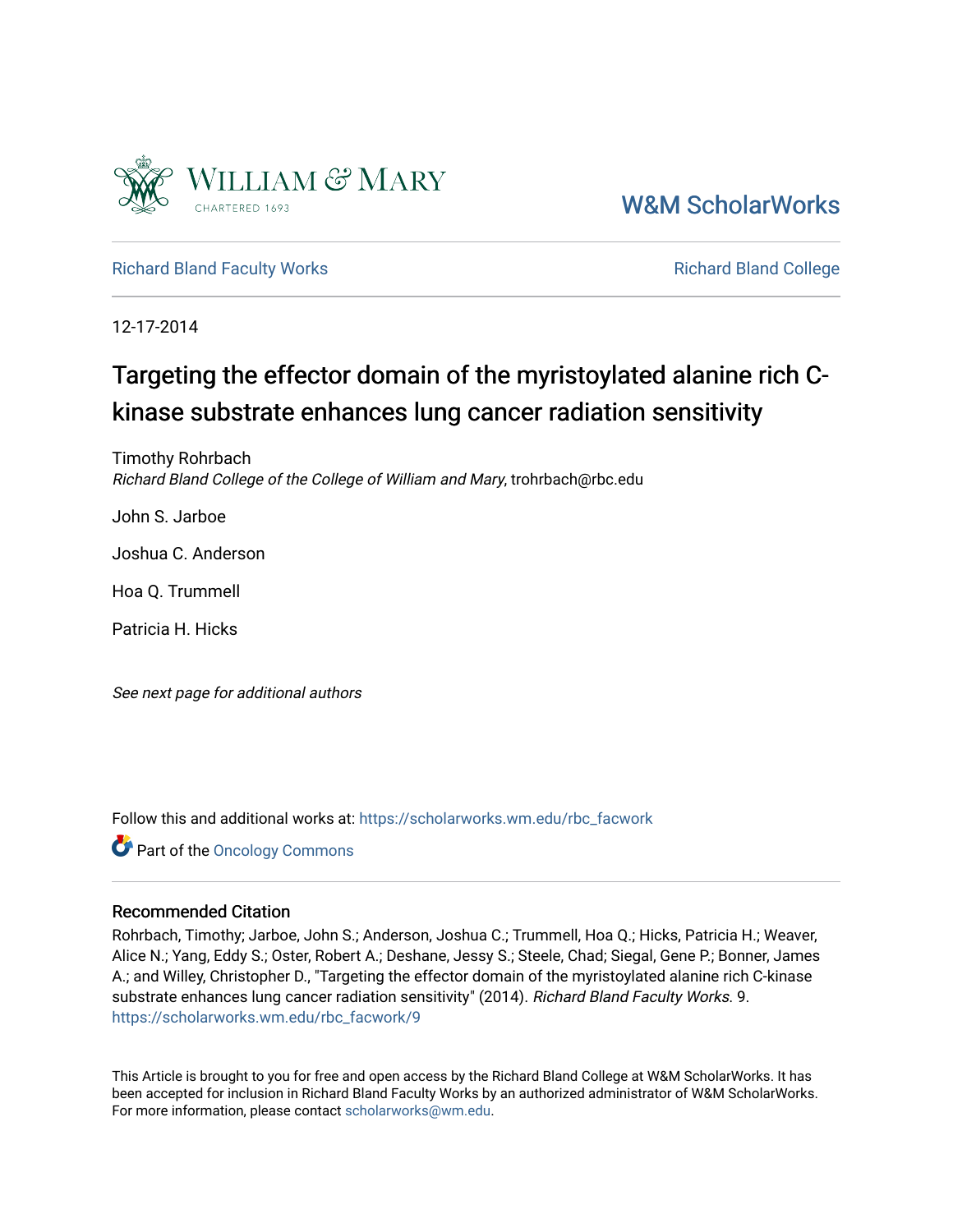## Authors

Timothy Rohrbach, John S. Jarboe, Joshua C. Anderson, Hoa Q. Trummell, Patricia H. Hicks, Alice N. Weaver, Eddy S. Yang, Robert A. Oster, Jessy S. Deshane, Chad Steele, Gene P. Siegal, James A. Bonner, and Christopher D. Willey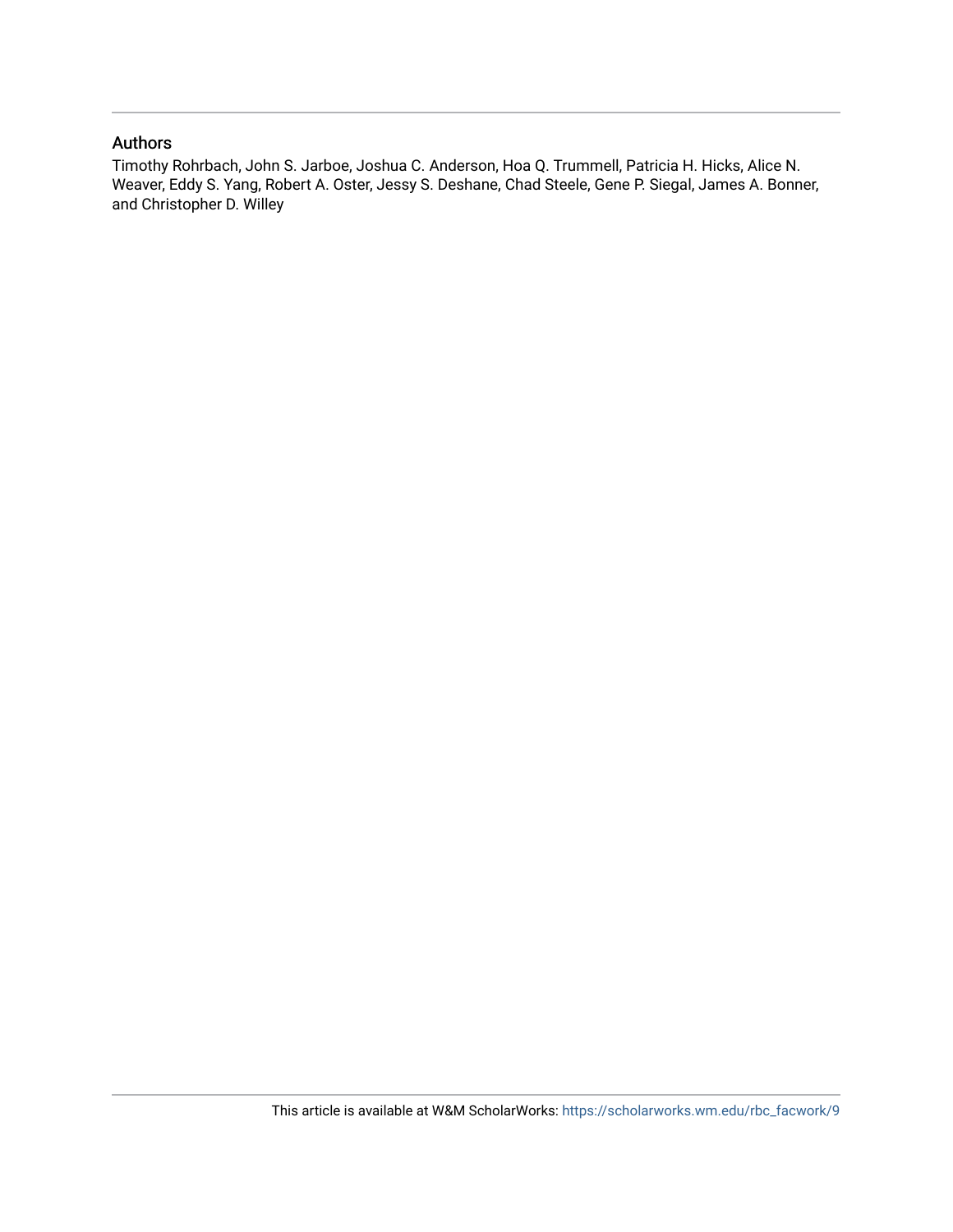## **Targeting the effector domain of the myristoylated alanine rich C-kinase substrate enhances lung cancer radiation sensitivity**

TIMOTHY D. ROHRBACH<sup>1</sup>, JOHN S. JARBOE<sup>1</sup>, JOSHUA C. ANDERSON<sup>1</sup>, HOA Q. TRUMMELL<sup>1</sup>, PATRICIA H. HICKS $^1$ , ALICE N. WEAVER $^1$ , EDDY S. YANG $^1$ , ROBERT A. OSTER $^2$ , JESSY S. DESHANE $^3$ , CHAD STEELE<sup>3</sup>, GENE P. SIEGAL<sup>4</sup>, JAMES A. BONNER<sup>1</sup> and CHRISTOPHER D. WILLEY<sup>1</sup>

<sup>1</sup>Department of Radiation Oncology; <sup>2</sup>Division of Preventive Medicine and <sup>3</sup>Division of Pulmonary, Allergy and Critical Care Medicine, Department of Medicine;  $^4$ Department of Pathology, The University of Alabama at Birmingham, Birmingham, AL, USA

Received September 30, 2014; Accepted November 7, 2014

DOI: 10.3892/ijo.2014.2799

**Abstract.** Lung cancer is the leading cause of cancer related deaths. Common molecular drivers of lung cancer are mutations in receptor tyrosine kinases (RTKs) leading to activation of the phosphatidylinositol 3-kinase (PI3K)/Akt pro-growth, pro-survival signaling pathways. Myristoylated alanine rich C-kinase substrate (MARCKS) is a protein that has the ability to mitigate this signaling cascade by sequestering the target of PI3K, phosphatidylinositol  $(4,5)$ -bisphosphate (PIP<sub>2</sub>). As such, MARCKS has been implicated as a tumor suppressor, though there is some evidence that MARCKS may be tumor promoting in certain cancer types. Since the MARCKS function depends on its phosphorylation status, which impacts its subcellular location, MARCKS role in cancer may depend highly on the signaling context. Currently, the importance of MARCKS in lung cancer biology is limited. Thus, we investigated MARCKS in both clinical specimens and cell culture models. Immunohistochemistry scoring of MARCKS protein expression in a diverse lung tumor tissue array revealed that the majority of squamous cell carcinomas stained positive for MARCKS while other histologies, such as adenocarcinomas, had lower levels. To study the importance of MARCKS in lung cancer biology, we used inducible overexpression of wild-type (WT) and non-phosphorylatable (NP)-MARCKS in A549 lung cancer cells that had a low level of endogenous MARCKS. We found that NP-MARCKS expression, but not WT-MARCKS, enhanced the radiosensitivity of A549 cells in part by inhibiting DNA repair as evidenced by prolonged radiation-induced DNA double strand breaks. We confirmed the importance of MARCKS phosphorylation status by treating several lung cancer cell lines with a peptide mimetic of the phosphorylation domain, the effector domain (ED), which effectively attenuated cell growth as measured by cell index. Thus, the MARCKS ED appears to be an important target for lung cancer therapeutic development.

#### **Introduction**

Myristoylated alanine rich C-kinase substrate (MARCKS) has been described as having contradicting roles in cancer biology. Studies of MARCKS in colon cancer, melanoma, prostate cancer, hepatocellular carcinoma as well as glioblastoma multiforme (GBM) have indicated that MARCKS behaves as a tumor suppressor (1-5). In contrast, studies in breast cancer and choloangiocarcinoma have suggested that MARCKS expression correlates with poor prognosis (6,7). Collectively, this information highlights the importance of the cellular environment in driving MARCKS signaling. The significance of MARCKS signaling with respect to growth and response to treatment of lung cancer is under investigation.

Common drivers of lung cancer include the fusion protein, anaplastic lymphoma kinase (ALK), and mutations and hyperactivation of receptor tyrosine kinases (RTKs) such as: epidermal growth factor receptor (EGFR), c-MET (hepatocyte growth factor receptor, HGFR), insulin growth factor receptor 1 (IGF-1R) and fibroblast growth factor receptor (FGFR) (8). RTKs phosphorylate and activate phosphatidylinositol 3-kinase (PI3K) which then phosphorylates phosphatidylinositol  $(4,5)$ -bisphosphate  $(PIP<sub>2</sub>)$  producing phosphatidylinositol  $(3,4,5)$ -triphosphate (PIP<sub>3</sub>) (9). PIP<sub>3</sub> serves as an anchoring and activation site for the pleckstrin homology (PH) domain of the pro-growth, pro-survival kinase, Akt, among others (10). Importantly, MARCKS contains an effector domain (ED) capable of binding to the plasma membrane through an electrostatic interaction with  $\text{PIP}_2$  molecules, thereby sequestering them  $(11,12)$  and preventing their conversion to  $\text{PIP}_3$ . This can effectively attenuate Akt activity. However, when the MARCKS ED is bound by calcium-calmodulin or phosphorylated by serine kinases such as protein kinase C (PKC) or Rho-associated coiled-coil kinase (ROCK), MARCKS releases  $\text{PIP}_2$  at the plasma membrane and migrates into the

*Correspondence to:* Dr Christopher D. Willey, Department of Radiation Oncology, The University of Alabama at Birmingham, 619 19th St. South, HSROC 2232C, Birmingham, AL 35249, USA E-mail: cwilley@uab.edu

*Key words:* MARCKS, lung cancer, phosphorylation, radiation therapy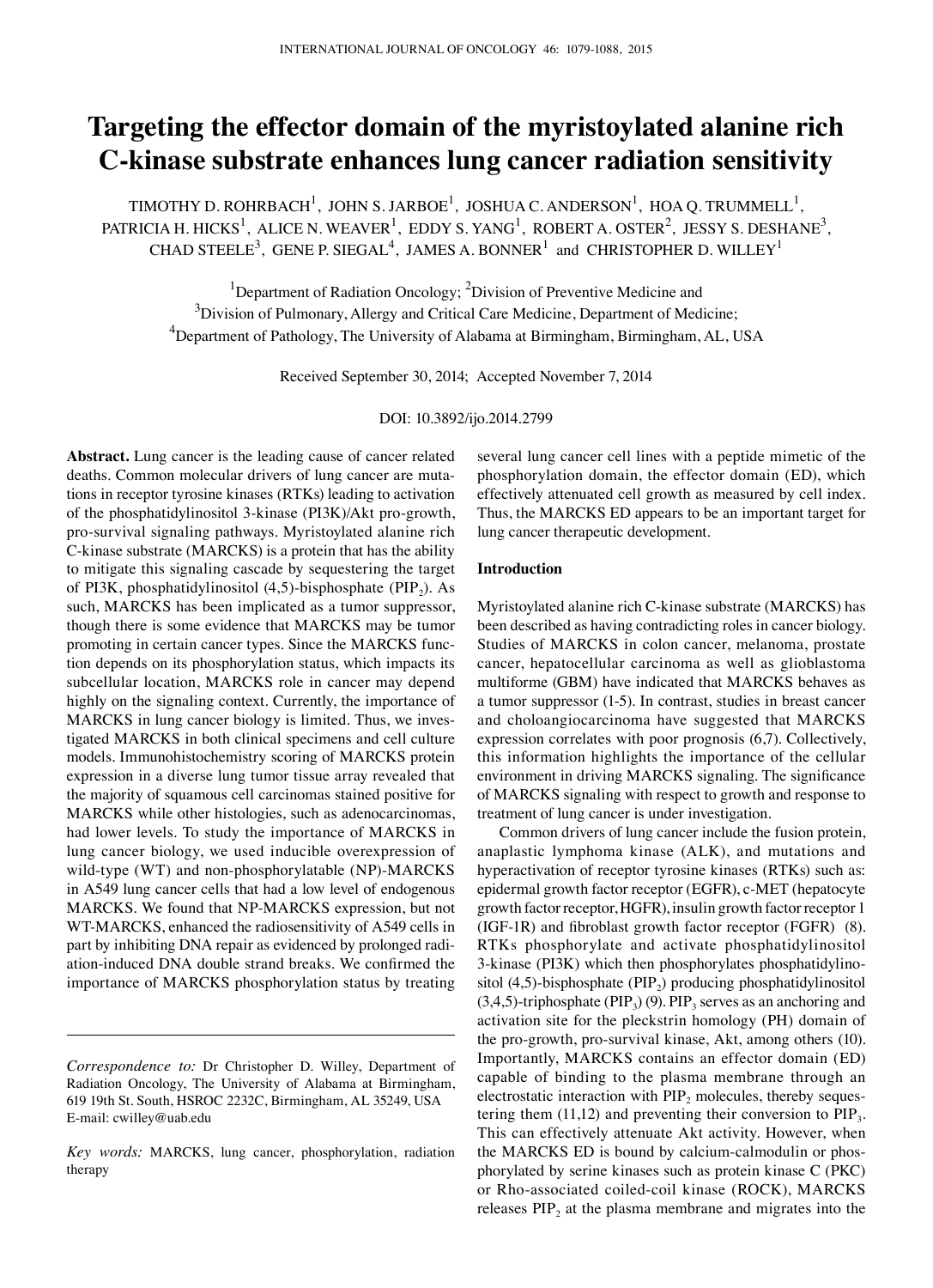cytoplasm due to electrostatic repulsion by the phosphate groups (13,14), though this is reversible through phosphatase action (15).

MARCKS is expressed in human lung tissue; however, investigation of MARCKS involvement in lung cancer biology is limited (16). Hanada *et al* (17) found that MARCKS expression may provide a possible biomarker and prognostic indicator for human squamous cell carcinoma of the lung. MARCKS expression was increased in tumor tissue compared to adjacent normal tissue, and high MARCKS expression by immunohistochemistry (IHC) was associated with poor prognosis. Additionally, Chen *et al* (18) described MARCKS being expressed in higher levels in non-small cell lung cancer (NSCLC) compared to normal tissue. Using a peptide mimetic targeting the N-terminal region of MARCKS, they were able to reduce migration in *in vitro* as well as *in vivo* models.

In the present study, we investigated MARCKS expression in multiple lung tumor pathologies. Moreover, we examined the importance of MARCKS and selected MARCKS mutants in terms of lung cancer cell phenotype, particularly in response to ionizing radiation. Our data suggest a critical dependence of the phosphorylation status of the MARCKS effector domain (ED) with respect to radiosensitization.

#### **Materials and methods**

*Cell culture.* Human lung cancer cell lines A549, H1299, H1792 and H1975 (American Type Culture Collection, Manassas, VA, USA) were cultured in RPMI-1640 with 10% fetal bovine serum (FBS), 1% penicillin-streptomycin (pen-strep) and 1% GlutaMAX (Invitrogen/Life Technologies, Grand Island, NY, USA). 293FT human embryonic kidney cells (Invitrogen/Life Technologies) were cultured in Dulbecco's modified Eagle's medium (DMEM) with 10% FBS and 1% pen-strep. All cells were maintained at  $37^{\circ}$ C in  $5\%$  CO<sub>2</sub>.

*Immunohistochemical tissue array.* A lung tumor tissue microarray (TMA) (cat. #BC041114) was purchased from US Biomax, Inc. (Rockville, MD, USA). The TMA was deparaffinized in xylene followed by 100, 95 and 70% graded ethanol solutions and rehydrated in  $dH_2O$ . Endogenous peroxidase was blocked by a 5-min incubation with 3% hydrogen peroxide solution in phosphate-buffered saline (PBS). The TMA was then incubated with sodium citrate buffer (Dako, Carpinteria, CA, USA) for 20 min for antigen retrieval. Non-specific interactions were blocked in 20-min incubation (room temperature) in 5% bovine serum albumin (BSA), 100 mM Tris (pH 8.2 to 8.5) solution. MARCKS was stained with an anti-MARCKS primary antibody (EP1446Y, 1 h at room temperature; Abcam, Cambridge, MA, USA) followed by an anti-rabbit alkaline phosphatase (AP) conjugated secondary antibody (Invitrogen; 1 h at room temperature). Following the manufacturer's protocols, Vector Red (Vector Laboratories, Inc., Burlingame, CA, USA) was used to detect MARCKS. Cells were counterstained with 1% methyl green solution. Lastly, the TMA was dehydrated using 70% ethanol, 50/50 ethanol/xylene, 100% xylene gradations and coverslip mounted using PROTOCOL SecureMount (cat. #23-022‑208; Thermo Fisher Scientific, Waltham, MA, USA). Images were captured using a Zeiss Observer A1

microscope using an AxioCam MRc 5 camera. A board certified pathologist scored each tissue in a blinded fashion using a scale of 0, 0.5, 1, 2 or 3 with 0 equaling no detection and 3 being the highest intensity. The highest ethical standards were followed while collecting and handling patient tumors and information. Informed consent was obtained from each patient before tumor collection.

*Generation of lentiviral MARCKS constructs and packaging plasmids.* The ViraPower HiPerform T-REx Gateway Expression System (cat. #A11141) and the pENTR221 entry vector (pENTR221-MARCKS) containing the wildtype (WT) MARCKS sequence were purchased from Invitrogen. The WT-MARCKS sequence from pENTR221- MARCKS was cloned into the pLenti6.3/TO/V5-DEST destination vector using Clonase from the Gateway expression system per the manufacturer's protocol to yield pLenti6.3/TO/V5-MARCKS-WT. The non-phosphorylatable (NP) MARCKS construct, in which the 4 serines of the ED were changed to alanines, was synthesized by GenScript (GenScript USA, Inc., Piscataway, NJ, USA) and cloned into the pUC57 vector. The psPAX2 packaging plasmid (Addgene plasmid 12260; Addgene, Cambridge MA, USA) and pCMV-VSV-G envelope plasmid (Addgene plasmid 8454) were obtained from Addgene.

*Viral vector production.* 293FT cells (1.5x10<sup>6</sup>) were plated in 7 ml of DMEM supplemented with 10% FBS without antibiotics onto a poly-D-lysine (cat. #P7886; Sigma) coated 10-cm dish. Lipofectamine 2000 (27  $\mu$ l) (cat. #11668; Invitrogen) was combined with 1.5 ml Opti-MEM media (cat. #11058; Invitrogen) and incubated for 5 min at room temperature. An additional aliquot of 1.5 ml Opti-MEM media had 4  $\mu$ g of psPAX2, PCMV-VSV-G, and appropriate lentiviral vector plasmid added. The plasmid and lipofectamine media were mixed together and incubated for 20 min at room temperature. The Lipofectamine-plasmid mixture was added to the 293FT cells and incubated overnight. The following morning, media was replaced with fresh DMEM supplemented with 10% FBS and 1% pen-strep. Lentiviral supernatant was collected at 24 h, filtered through a  $0.45$ - $\mu$ m filter, aliquoted and stored at -80°C. The QuickTiter p24 ELISA (Cell Biolabs, Inc., San Diego, Ca, USA) was used to quantify lentivirus aliquots (3).

*Stable cell line selection.* A549 cells (5x10<sup>5</sup>) were plated in 6-well plates and allowed to adhere overnight. The following morning, similar amounts of p24 quantified lentiviral particles containing tetracycline-repressor (TetR) plasmid was used to infect the cells. The cells were incubated with 500  $\mu$ l of virus for 2 h, at  $37^{\circ}$ C, in 5% CO<sub>2</sub> followed by 3-day incubation in growth media. Following 3 passages with 200  $\mu$ g/ml geneticin (G418; Life Technologies), A549 TetR cells were re-plated on 6-well plates at  $5x10^5$  cells/well for MARCKS lentiviral infection. An identical procedure as described above was performed for MARCKS virus infection, except selection was with  $8 \mu g$ / ml blasticidin (Life Technologies). The tetracycline homologue, doxycycline  $(2 \mu g/ml)$  was used to induce expression.

*MARCKS peptide design.* MARCKS-ED TAT peptide was designed by conjugating the cell permeable HIV Tat peptide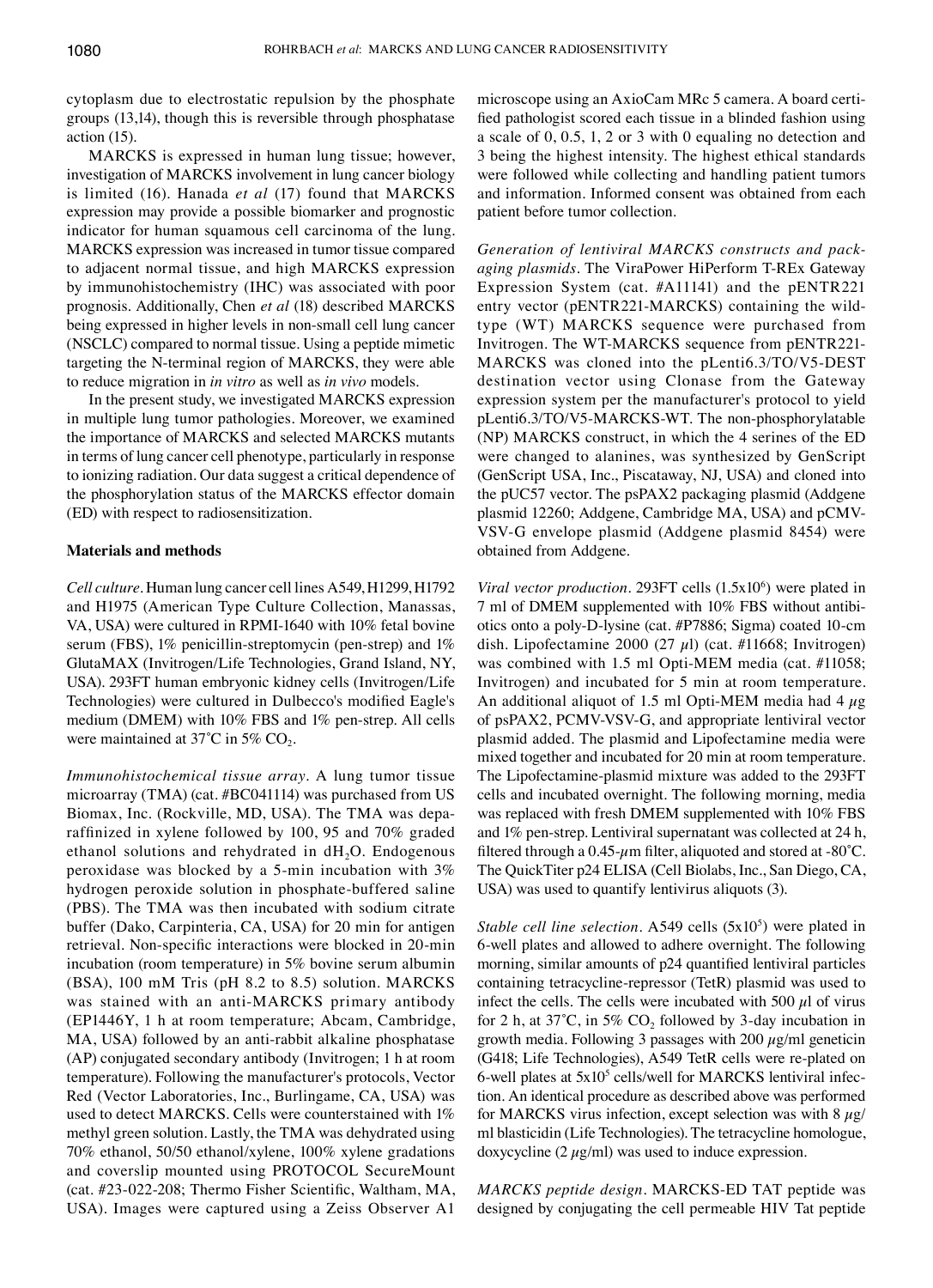(cat. #61214; Anaspec, Fremont, CA, USA) via disulfide linkage to the 25 amino acid ED sequence (KKKKKRFSFKKSFK LSGFSFKKNKK) (19). The control sequence was designed using the Expasy random peptide generator (http://www. expasy.org/randseq) using the average amino acid composition computed from Swiss-Prot (CEIEEHAWNTVEMFSSF PGTQLYNDA) to control for size of the peptide. To eliminate the positive charge effect, lysine and arginine residues were changed to glutamates and then conjugated with the HIV Tat peptide. The lyophilized peptides were re-suspended in sterile  $ddH<sub>2</sub>O$  at a stock concentration of 5 mM to be used for the experiments.

*iCELLigence assay.* The iCELLigence platform (ACEA Biosciences, Inc., CA, USA) was used to monitor the cell response to doxycycline and radiation, by measuring real-time changes in cellular impedance (20,21). Cells were plated in duplicate and allowed to attach under identical conditions, either overnight or for 7 h, before doxycycline addition. In the case of radiation, both sham and radiation therapy (RT) plates were removed from the incubator after exposure for the same duration. For studies with MARCKS-ED peptide, lung cancer cells were plated for 6 h before the addition of MARCKS-ED peptide mimetic or control peptide.

*Immunoblotting.* Immunoblotting was performed as previously described (3). Briefly, cells were lysed using MPER lysis buffer supplemented with protease (cat. #P8340; Sigma-Aldrich, St. Louis, MO, USA) and phosphatase inhibitors (Sigma-Aldrich #P0044 and P5726). Samples were separated by electrophoresis through either an 8 or 10% SDS-polyacrylamide gel (SDS-PAGE) and transferred to a PVDF membrane (Immobilon; EMD Millipore, Billerica, MA, USA). Blots were blocked in 5% milk, 1% BSA and probed with the following antibodies at the manufacturer's recommended concentrations: phospho-MARCKS (Abcam ab81295), MARCKS (Abcam ab52616), phospho-Akt (S473) (cat. #D9E, #4060; Cell Signaling Technology, Danvers, MA, USA), phospho-Akt (T308) (Cell Signaling Technology C31E5E, #2965), Akt (Cell Signaling Technology C67E7, #4691), actin (Santa Cruz Biotechnology, sc-1616), and V-5 (Invitrogen, R96125).

*Clonogenic assay.* Cells were diluted and plated in defined numbers to give six replicates per treatment condition. After 6 h, the media was changed (with or without doxycycline) and incubated overnight. The following morning, cells were treated with 0, 3, 5 or 8 Gy of irradiation using a 320 kV X-ray irradiator (Kimtron, Inc., Woodbury, CT, USA). After one week, cells were fixed and stained with 6.0% glutaraldehyde and 0.5% crystal violet. Colonies consisting of 50 or more cells were counted for each condition. A surviving fraction (S.F.) was calculated by using the equation (number of colonies formed/number of cells plated)/(number of colonies for sham irradiated group/number of cells plated). The result was plotted as the mean and the standard error of the mean in a semi-logarithmic format (22,23). The dose enhancement ratio (DER) was calculated as the dose (Gy) for the non-induced A549 cells (doxycycline absent) divided by the dose for induced A549 cells (doxycycline supplemented) for which a survival fraction of 0.2 was achieved.

*Senescence associated β-galactosidase staining.* β-galactosidase was used as a marker for senescence using the Cell Signal kit (cat. #9860). Cells were plated, attached overnight, and then treated overnight with or without doxycycline. Cells were exposed to 5 Gy and stained 1 week following irradiation. The manufacturer's protocol was followed and images were captured on a Zeiss Observer A1 microscope using an AxioCam MRc 5 camera. Five representative images per condition were captured.

*Mitotic catastrophe assay.* Lung cancer cells were plated, attached overnight, and then treated overnight with or without doxycycline. Cells were exposed to 5 Gy of irradiation and fixed with 4% paraformaldehyde 0, 24, 48, 72 and 96 h following irradiation. Fixed cells were stained with 300 ng/ml DAPI for 10 min and washed 3 times with PBS. Nine representative images per condition were captured using a Zeiss Observer A1 microscope using an AxioCam MRc 5 camera.

*Double-strand DNA damage quantification.* Lung cancer cells were plated onto sterile coverslips, attached overnight, and then treated overnight with or without doxycycline. The following day cells were treated with 8 Gy of irradiation. At the indicated time-points, cells were rinsed in PBS and incubated for 5 min, at 4˚C, in ice-cold buffer (10 mM Hepes/KOH, pH 7.4, 300 mM sucrose, 100 mM NaCl, 3 mM  $MgCl<sub>2</sub>$ ) supplemented with 1% protease (Sigma #P8340) and 1% phosphatase inhibitors (Sigma P0044 and P5726) followed by fixation in 70% ethanol for 15 min. The cells were blocked and incubated with primary antibodies (1:500 dilution, phosphoγH2AX Ser139, Millipore, cat. #MI-07-164). The secondary antibody was the anti-rabbit Alexa Fluor 594-conjugated antibody (1:2,000 dilution; Invitrogen). DAPI was used for nuclear staining. The coverslips were subsequently mounted onto slides with mounting media (Aqua-Poly/Mount, cat. #18606; Polysciences, Inc., Warrington, PA, USA) and analyzed via an EVOS fl digital inverted fluorescence microscope (AMG; Life Technologies). Positive and negative controls were included on all experiments. A total of 500 cells were assessed. For foci quantification, cells with >10 foci were counted as positive according to the standard procedure (24-26).

*Statistics.* Statistical calculations and data graphing were performed using the GraphPad Prism (GraphPad Software, Inc., La Jolla, CA, USA). ANOVA was used for assessing results in the clonogenic assay, senescence associated β-galactosidase staining assay, mitotic catastrophe assay and double-strand DNA damage quantification. All statistical tests were two-sided and were performed using a significance level of 5%.

#### **Results**

*Lung tumor TMA staining for MARCKS expression.* Previous reports of MARCKS in lung cancer looked at the broad group of NSCLC or squamous cell carcinomas but did not perform a comprehensive analysis (17,18). We purchased a lung tumor TMA from US Biomax, Inc. containing a total of 200 lung tissue samples comprised of 62 adenocarcinoma, 12 atypical carcinoid, 4 adenosquamous carcinoma, 8 bronchoalveolar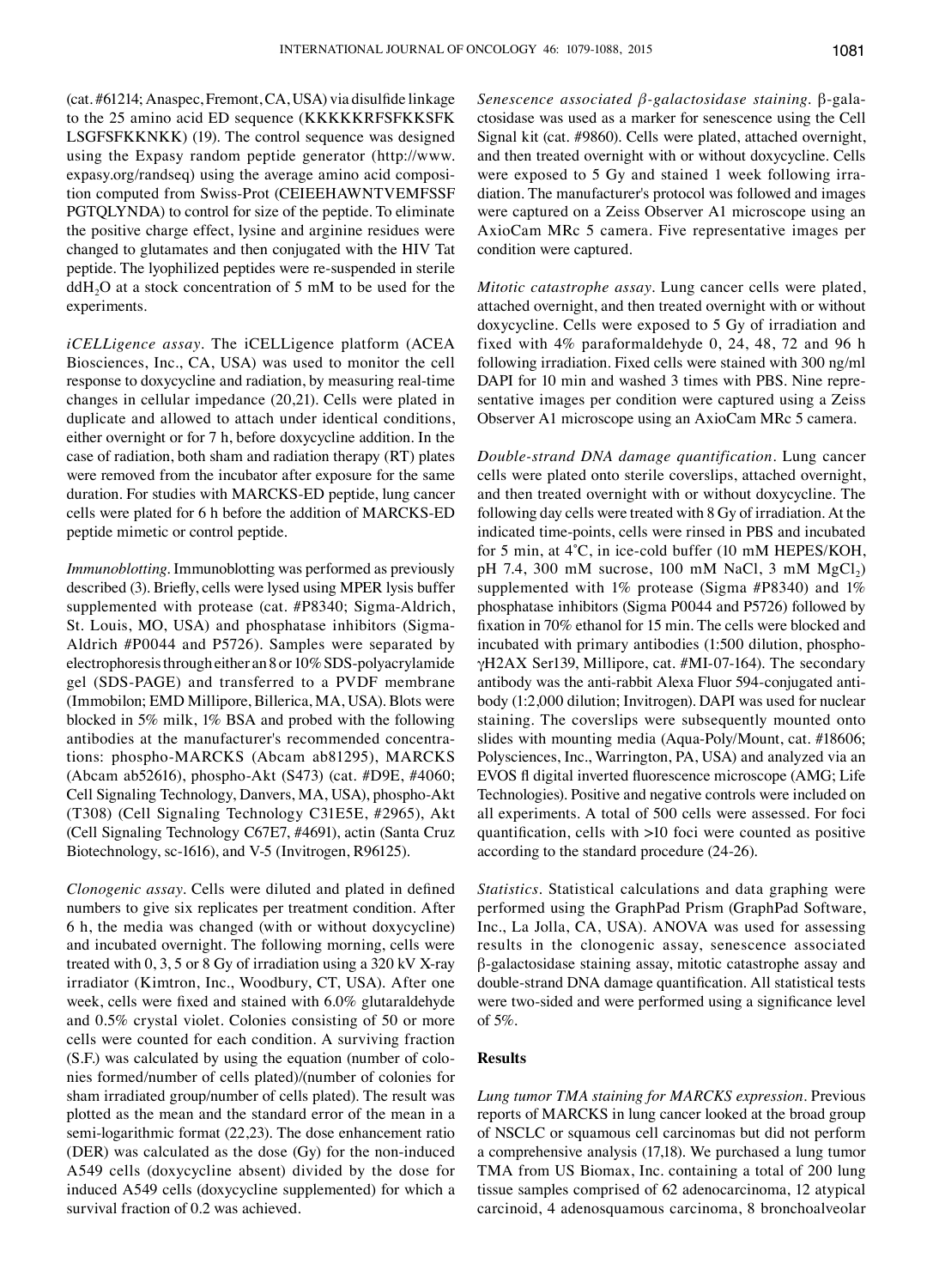| Table I. Patient and immunohistochemical characteristics for selective lung cancer tissue staining for anti-MARCKS. |  |  |  |
|---------------------------------------------------------------------------------------------------------------------|--|--|--|
|---------------------------------------------------------------------------------------------------------------------|--|--|--|

| Characteristics          | Data                       |              |                           |                         |                |
|--------------------------|----------------------------|--------------|---------------------------|-------------------------|----------------|
| Average age, years       | 54                         |              |                           |                         |                |
| Gender, n (%)            |                            |              |                           |                         |                |
| Male                     | 138 (69.7)                 |              |                           |                         |                |
| Female                   | 62(31.3)                   |              |                           |                         |                |
|                          |                            | Intensity    |                           |                         |                |
| Histology                | Positives per group $(\%)$ | 3<br>$n(\%)$ | $\overline{2}$<br>$n(\%)$ | $\mathbf{1}$<br>$n(\%)$ | 0.5<br>$n(\%)$ |
| Adenocarcinoma           | 17/62 (27.4)               | 0(0)         | 1(1.6)                    | 3(4.8)                  | 13(21.3)       |
| Atypical carcinoid       | 2/12(16.7)                 | 0(0)         | 0(0)                      | 0(0)                    | 2(16.7)        |
| Adenosquamous            | 1/4(25.0)                  | 0(0)         | 0(0)                      | 0(0)                    | 1(25.0)        |
| Bronchoalveolar          | $1/8$ (12.5)               | 0(0)         | 0(0)                      | 0(0)                    | 1(12.5)        |
| Large cell               | 0/8(0.0)                   | 0(0)         | 0(0)                      | 0(0)                    | 0(0)           |
| Mucinous adenocarcinoma  | 1/2(50.0)                  | 0(0)         | 0(0)                      | 0(0)                    | 1(50.0)        |
| Papillary adenocarcinoma | 0/4(0.0)                   | 0(0)         | 0(0)                      | 0(0)                    | 0(0)           |
| Normal lung              | 6/20(30.0)                 | 0(0)         | 2(10.0)                   | 1(5.0)                  | 3(15.0)        |
| Small cell               | 2/16(12.5)                 | 0(0)         | 0(0)                      | 1(6.3)                  | 1(6.3)         |
| Squamous                 | 35/64 (54.7)               | 6(9.5)       | 4(6.3)                    | 8(12.7)                 | 17(26.6)       |
| Grade                    |                            |              |                           |                         |                |
| 1                        | 8/19(42.1)                 | 0(0)         | 0(0)                      | 2(10.5)                 | 6(31.6)        |
| 2                        | 32/85 (37.6)               | 6(7.1)       | 4(4.7)                    | 6(7.1)                  | 16(18.8)       |
| 3                        | 12/23(52.2)                | 0(0)         | 1(4.3)                    | 3(13.0)                 | 8(34.8)        |
| $\overline{4}$           | 0(0)                       | 0(0)         | 0(0)                      | 0(0)                    | 0(0)           |
| Stage                    |                            |              |                           |                         |                |
| I                        | 26/74 (35.1)               | 4(5.4)       | 3(4.1)                    | 4(5.4)                  | 15(20.3)       |
| $\mathbf{I}$             | 9/38(23.7)                 | 0(0)         | 1(2.6)                    | 0(0)                    | 8(21.1)        |
| III                      | 23/62(37.1)                | 2(3.2)       | 1(1.6)                    | 8(12.9)                 | 12(19.4)       |
| IV                       | 1/4(25.0)                  | 0(0)         | 0(0)                      | 0(0)                    | 1(25.0)        |
| T                        |                            |              |                           |                         |                |
| $\mathbf{1}$             | 6/24(25.0)                 | 0(0)         | 3(12.5)                   | 0(0)                    | 3(12.5)        |
| $\overline{2}$           | 32/98 (32.7)               | 6(6.1)       | 1(1.0)                    | 4(4.1)                  | 21(21.4)       |
| $\overline{3}$           | 17/48 (35.4)               | 0(0)         | 0(0)                      | 6(14.6)                 | 10(20.8)       |
| $\overline{4}$           | $4/8$ (50.0)               | 0(0)         | 1(12.5)                   | 1(12.5)                 | 2(25.0)        |
| N                        |                            |              |                           |                         |                |
| $\boldsymbol{0}$         | 30/92 (32.6)               | 4(4.3)       | 3(3.3)                    | 6(6.5)                  | 17(18.5)       |
| 1                        | 23/68 (33.8)               | 0(0)         | 2(2.9)                    | 5(7.4)                  | 16(23.5)       |
| $\boldsymbol{2}$         | 6/20(30.0)                 | 2(10.0)      | 0(0)                      | 1(5.0)                  | 3(15.0)        |
| M                        |                            |              |                           |                         |                |
| $\boldsymbol{0}$         | 58/176 (33.0)              | 6(3.4)       | 5(2.8)                    | 12(6.8)                 | 35(19.9)       |
| 1                        | 1/4(25.0)                  | 0(0)         | 0(0)                      | 0(0)                    | 1(25.0)        |

Staining intensity was scored on a scale of 0-3 with a score of 3 having the strongest staining for MARCKS. Images were captured at x100 on a Zeiss Observer A1 microscope using an AxioCam MRc 5 camera.

carcinoma, 8 large cell carcinoma, 2 mucinous adenocarcinoma, 20 normal lung, 4 papillary adenocarcinoma, 16 small cell carcinoma, and 64 squamous cell carcinoma tissue samples using Biomax nomenclature (Table I). The TMA was stained for MARCKS and scored in a blinded fashion using a 0-3 scale as indicated in Fig. 1A. MARCKS could be detected in most of the lung cancer histologies represented, but was positive in a minority of the samples overall (Table I). Squamous cell carcinoma had the highest percentage of samples stain for MARCKS and there was a wide range of staining intensities.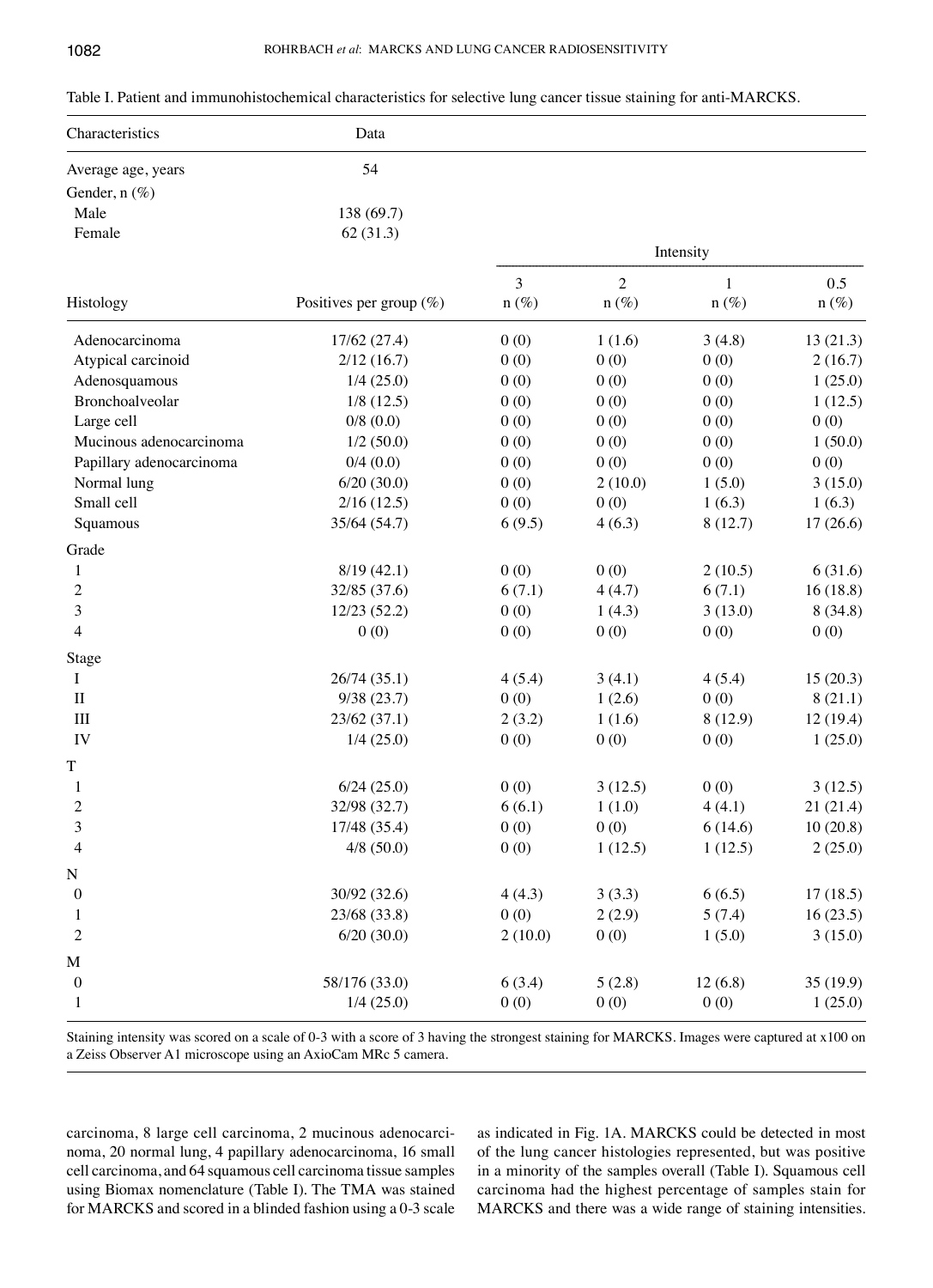

Figure 1. MARCKS protein expression and genetic alterations in human lung cancer. (A) A Biomax Inc. lung tumor tissue microarray was stained for MARCKS and representative tissue images and scoring (indicated below each image) are shown for squamous cell carcinoma (top panel), adenocarcinoma (middle panel), and normal lung tissue (lower panel). (B) Kaplan-Meier survival curve of The Cancer Genome Atlas lung adenocarcinoma dataset comparing survival of patients with MARCKS gene alterations vs. patients without alterations (www.cBioPortal.com). The Kaplan-Meier method was used to obtain estimates of survival, and survival curves were compared using the log-rank test (P-value shown).

For the squamous cell carcinoma samples: 6 tumors had the highest intensity scoring of 3, 4 had an intensity score of 2, 8 scored an intensity of 1, and 17 cases scored a 0.5. In total, 35 out of 64 (54.7%) squamous cell carcinoma cases stained positive for MARCKS expression. In contrast, adenocarcinomas had lower staining percentage and lower staining intensity compared to squamous cell carcinoma. Overall, 17 out of 62 (27.4%) adenocarcinoma samples stained positive for MARCKS though most of them were of 0.5 score (Table I and Fig. 1A). The remaining tumor histologies had a much lower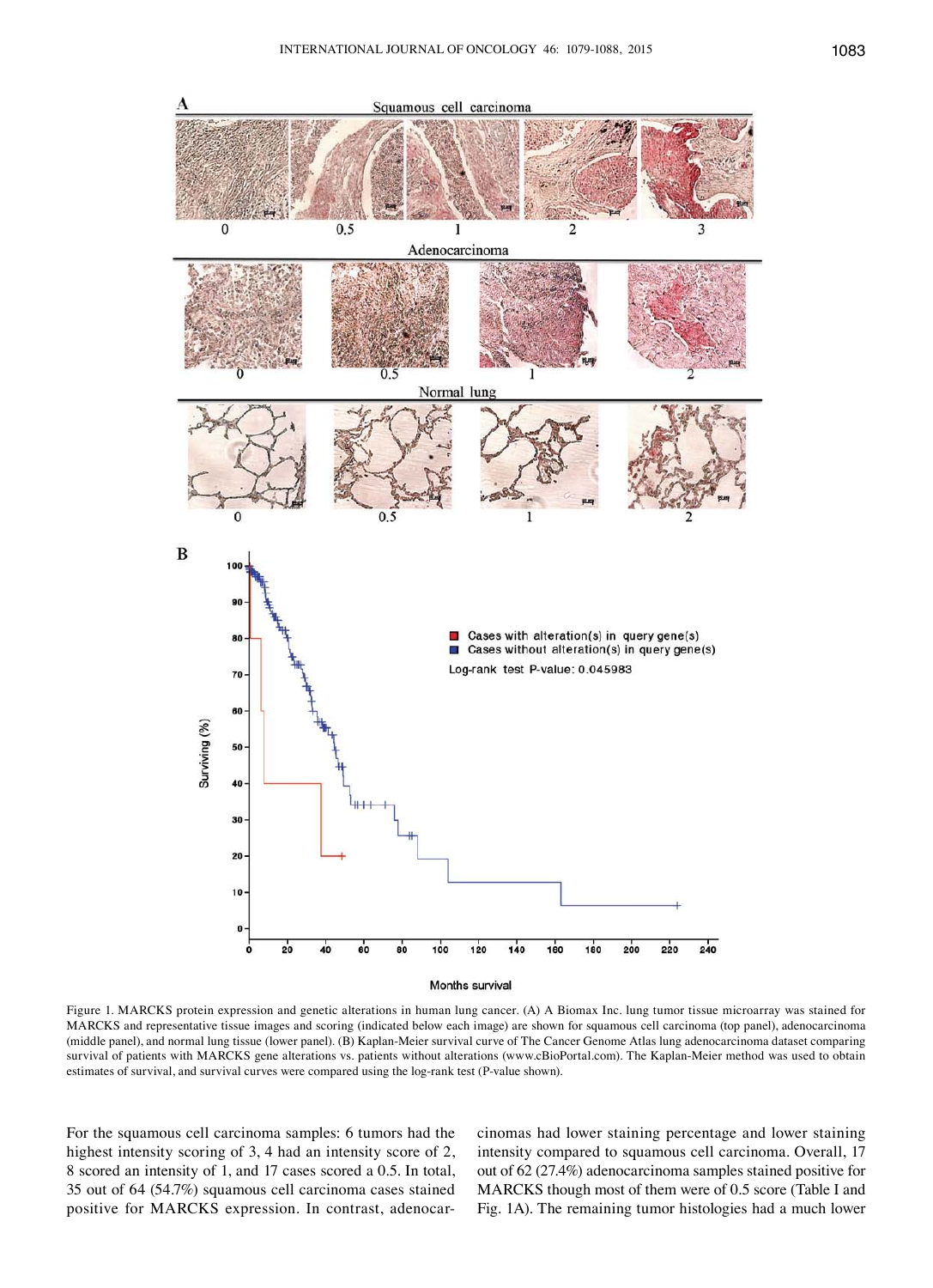

Figure 2. MARCKS and MARCKS mutant overexpression in lung cancer cell lines. (A) A549, H1299, H1792 and H1975 lung cancer cell lines were probed by western blot analysis for phospho-MARCKS, MARCKS, Ser473-Akt, Thr308-Akt, Akt and actin. (B) A schematic diagram depicts the mutant MARCKS constructs. MARCKS contains an N-terminal myristoylation domain, an MH2 domain and an effector domain (ED). The wild-type (WT)-MARCKS and nonphosphorylatable (NP)-MARCKS constructs as designed also contained a C-terminal V5 tag for differentiation from endogenous protein. The NP-MARCKS four serine residues in the ED region were mutated to alanines (indicated in red). (C) Western blot analysis of stably selected A549 cells with control lentiviral (CT), WT or NP MARCKS doxycycline-inducible expression. Cells were cultured with (+) or without (-) doxycycline for 18 h before western blotting. MARCKS, phospho-MARCKS, V5 and actin antibodies were used. (D) V5 tagged wild-type MARCKS (WT MARCKS) or non-phosphorylatable MARCKS (NP MARCKS) stably infected (by lentivirus) A549 cells were treated without (upper panel) or with (lower panel)  $2 \mu g/ml$  doxycycline to induce expression. Shown are confocal immunofluorescent images of anti-V5 (green) and DAPI nuclear staining (blue) as merged images.

rate of MARCKS staining. Notably, in normal lung tissue 2 samples had a staining intensity of 2, 1 sample had a staining intensity of 1, and 3 samples had a staining intensity of 0.5. In total, 6 out of 20 (30.0%) normal lung samples stained positive for MARCKS (Table I and Fig. 1A). cBioPortal (www. cbioportal.org) (27,28) analysis of The Cancer Genome Atlas (TCGA) dataset for lung adenocarcinomas showed that alterations in the MARCKS gene were associated with a significant (p=0.046) decrease in survival (Fig. 1B).

*MARCKS manipulation in lung cancer cells.* In order to study the importance of MARCKS in lung cancer, we analyzed several lung cancer cell lines for MARCKS protein expression. Western blotting was performed and revealed that A549 and H1299 human lung cancer cell lines expressed low levels of MARCKS. Alternatively, the human lung cancer cell lines H1792 and H1975 expressed higher levels of MARCKS (Fig. 2A). Therefore, we selected A549 for overexpression of wild-type (WT) and non-phosphorylatable (NP) MARCKS (shown schematically in Fig. 2B). Lentiviral particles were used to establish WT-MARCKS and NP-MARCKS overexpression in A549 cells under the regulation of a tetracycline-inducible promoter as shown by western blotting (Fig. 2C). Because MARCKS phosphorylation has been associated with its cytoplasmic localization (29), the NP-MARCKS construct (shown schematically in Fig. 2B) should remain membrane bound and more effectively sequester  $PIP_2$  than the WT-MARCKS. As such, we used confocal immunofluorescence (Fig. 2D) to determine the subcellular localization of WT-MARCKS vs. NP-MARCKS by probing for the V5 epitope. Indeed confocal imaging shows that WT-MARCKS was expressed predominately in the cytoplasm while the NP-MARCKS construct was predominately localized to the plasma membrane region of the cell.

*NP-MARCKS decreases survival after radiation.* The iCELLigence real-time impedance assay system (ACEA) was used to screen for cell physiological differences between WT-MARCKS and NP-MARCKS (Fig. 3A), particularly after irradiation as MARCKS knockdown has been shown to promote radiation resistance in GBM (3). Both WT-MARCKS and NP-MARCKS samples were plated and had very similar cell index (impedance) measurements for the first 6 h. After 6 h, all WT-MARCKS and NP-MARCKS cells were dosed with or without doxycycline overnight. The following morning sham or 5 Gy of irradiation was administered to the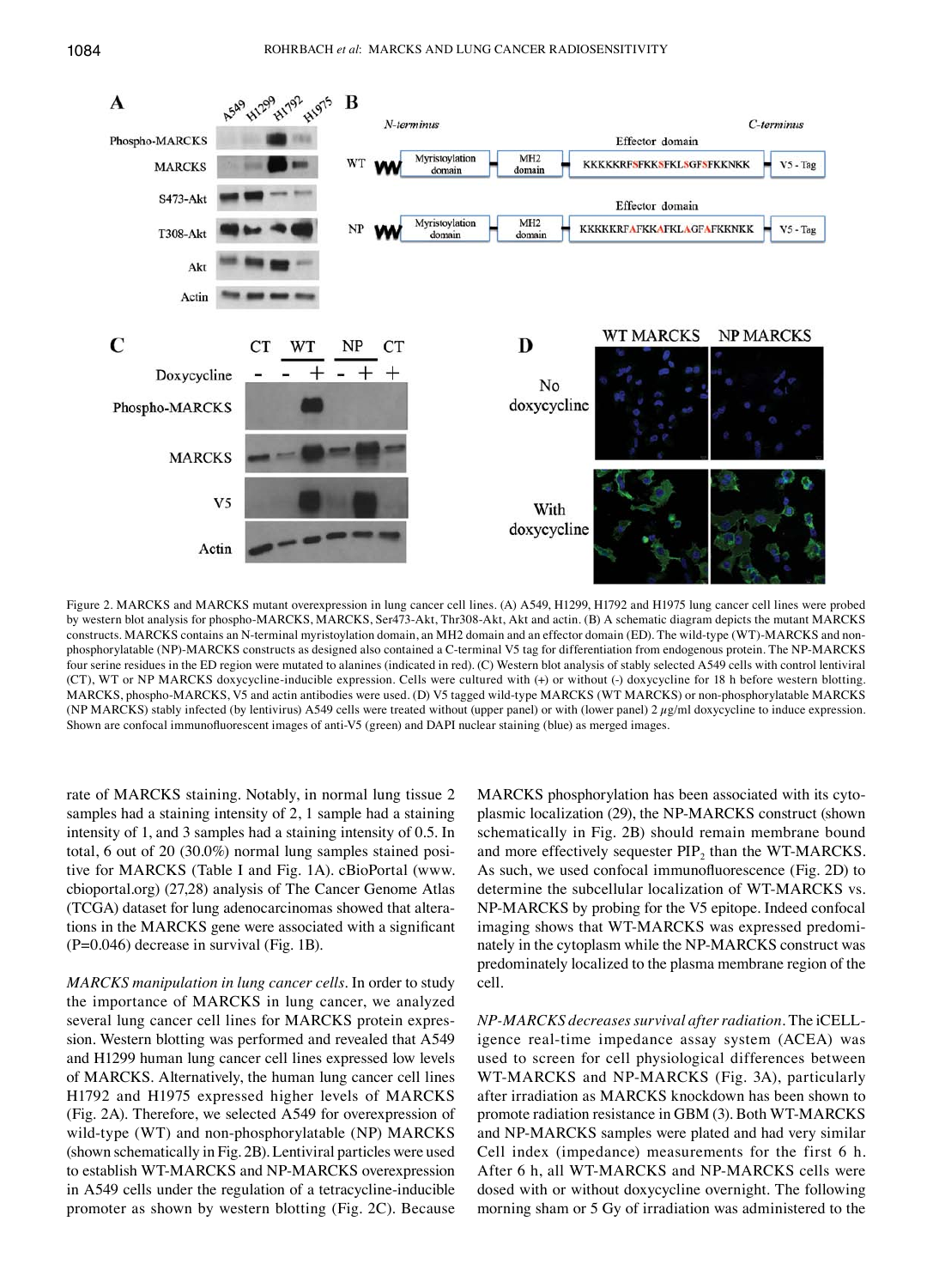

Figure 3. NP-MARCKS overexpression alters the cellular function of A549 cells. (A) The Cell index of doxycycline-induced A549 WT-MARCKS was measured with sham or 5 Gy of irradiation similarly to induced A549 NP-MARCKS under identical conditions. Time of doxycycline induction and radiation are indicated on the graph by the arrows. Cell index mean and standard deviation are shown. (B) A clonogenic assay of A549 WT-MARCKS cells with (+) or without (-) doxycycline-induced overexpression. DER, dose enhancement ratio for a surviving fraction of 0.2. Data are expressed as means ± SEM. (C) A549 NP-MARCKS with (+) and without (-) doxycycline induction were treated and colonies counted using a clonogenic assay (p<0.01). DER, dose enhancement ratio.

cells. After two days of monitoring, we observed that both the WT-MARCKS and NP-MARCKS irradiated groups had lower Cell index measurements compared to their sham counterparts (Fig. 3A). In particular, the NP-MARCKS irradiated cells had the lowest Cell index measurements overall. To confirm these findings, A549 WT-MARCKS were cultured in standard culture media without doxycycline (WT or NP) or standard culture media with 2  $\mu$ g/ml of doxycycline (WT<sup>+</sup> or NP+ ) for 18 h prior to performance of a clonogenic assay, the gold standard assay for determining radiation sensitivity (30). Two-way ANOVA testing calculated no significant difference between the WT-MARCKS (-) and WT-MARCKS (+) groups (Fig. 3B). We postulated the lack of radiation enhancement could be due to lack of membrane binding (needed for  $PIP_2$  sequestration) of WT-MARCKS. In contrast to WT-MARCKS, we observed a significant decrease in survival with NP-MARCKS overexpression  $(P=0.01;$  two-way ANOVA) (Fig. 3C). Overexpression of NP-MARCKS had a radiation sensitizing effect on the A549 cells with a DER of 1.649. This experiment was repeated five times and similar trends were observed.

*Impaired DNA damage repair with NP-MARCKS overexpression.* Previously, we have observed that overexpression of wild-type MARCKS in GBM cells led to a state of cellular senescence (3). To rule out senescence being the cause of lower clonogenicity seen with NP-MARCKS expression, we measured β-galactosidase, an enzyme upregulated during senescence. Comparing WT-MARCKS with (+) and without (-) doxycycline along with NP-MARCKS with (+) and without (-) doxycycline there was no significant differences in β-galactosidase positive cells 8 days post the 5 Gy irradiation (Fig. 4A). In addition, we examined for mitotic catastrophe following radiation exposure of these cells. Again, comparing WT-MARCKS with (+) and without (-) doxycycline along with NP-MARCKS with (+) and without (-) doxycycline there was no significant mitotic catastrophe difference over the course of 96 h post the 5 Gy irradiation (Fig. 4B). As we observed no difference in senescence or mitotic catastrophe, we anticipated that NP-MARCKS was influencing DNA damage compared to WT-MARCKS. As shown in Fig. 4C, DNA damage was studied by probing for DNA double-strand breaks (DSB) by measuring  $\gamma$ H2AX foci (26). As expected, irradiation of A549 cells increased γH2AX foci formation within 1-h post irradiation. At 24 h, all groups approached basal level γH2AX foci formation except for NP-MARCKS (+) overexpressing cells that demonstrated persistent  $\gamma$ H2AX foci staining, suggesting that NP-MARCKS promotes prolonged DNA damage, leading to a decrease in cell survival following radiation exposure.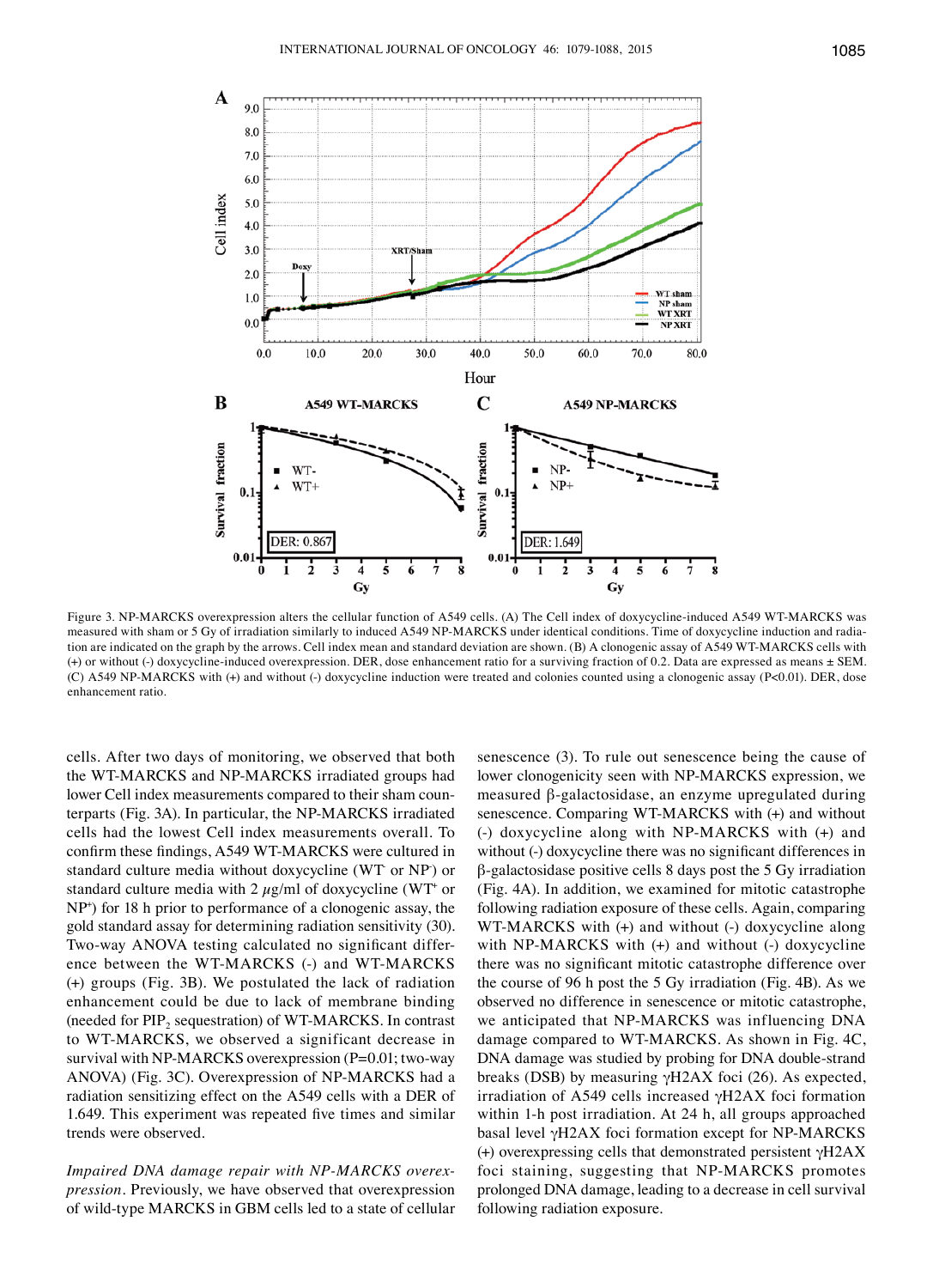

Figure 5. A MARCKS ED peptide mimetic impairs the lung cancer Cell index. Lung cancer cell lines (A) A549; (B) H1299; (C) H1792; (D) H1975 were plated 6 h before the addition of 25 µM of control peptide (red) or MARCKS ED peptide (green). Arrow indicates the time at which peptides were added to the culture. Cell index mean and standard deviation are shown.

*Using a MARCKS ED-targeting peptide mimetic in lung cancer cells.* Because MARCKS has no enzymatic activity, we utilized a peptide mimetic to modulate MARCKS behavior by targeting the ED of MARCKS. We engineered a cell permeable peptide mimetic composed of the cell permeable TAT peptide conjugated to the 25 amino acid sequence (KKKKKR

**EXECUTE** WT- $WT+$ Ø.

 $\blacksquare$  NP- $III \, NP+$ 

 $24h$ 

 $25.0$ 

25.0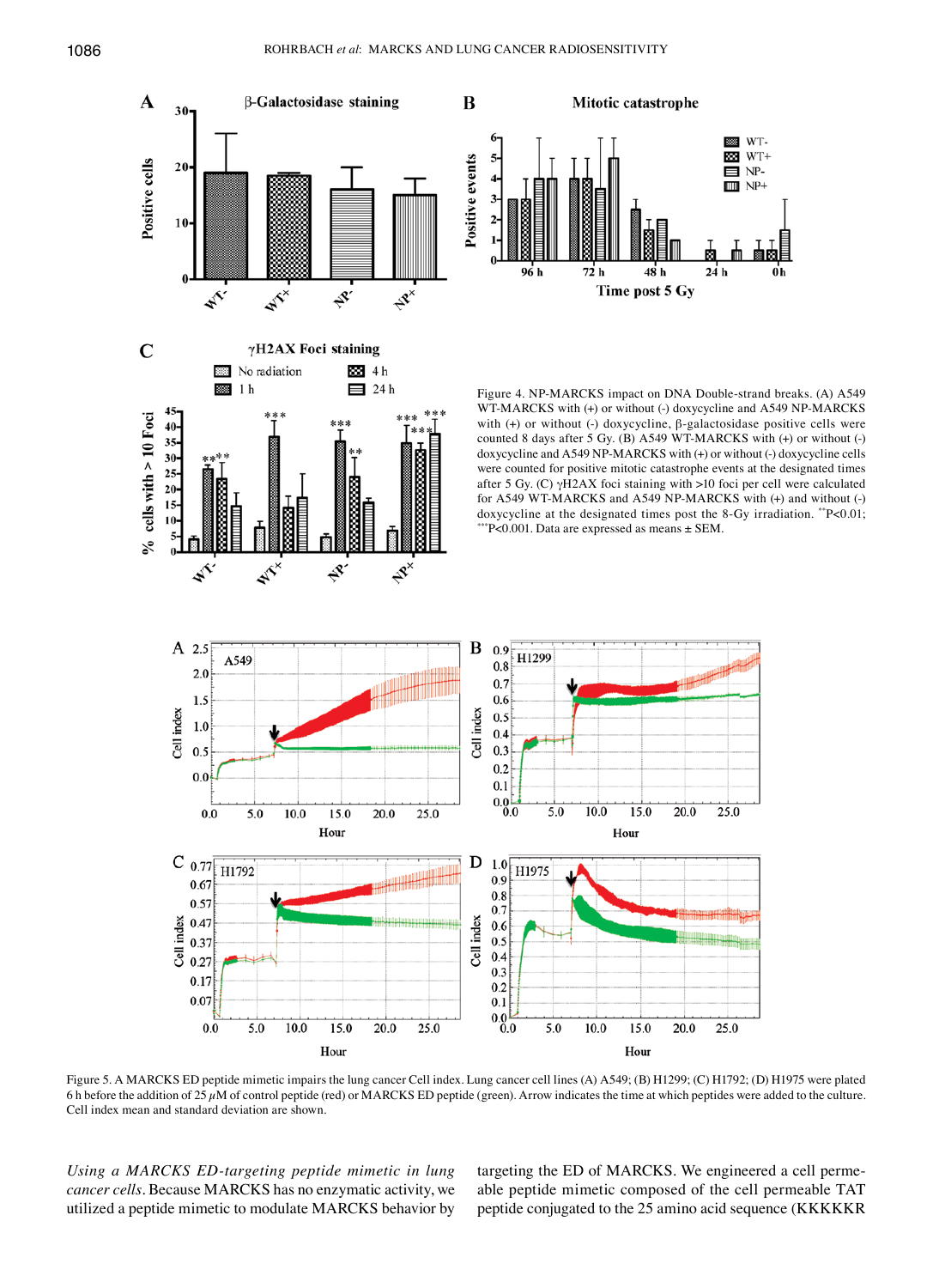FSFKKSFKLSGFSFKKNKK) of the ED region of MARCKS (19). A control peptide was generated based on the Expasy random peptide generator using the average amino acid composition computed from Swiss-Prot (CEIEEHAWNTV EMFSSFPGTQLYNDA). This sequence was also conjugated to TAT. A549, H1299, H1792 and H1975 lung cancer cell lines were plated in the iCELLigence instrument for a proliferation experiment with the MARCKS-ED or control peptide. In all four cell lines, the control peptide group had an increased Cell index over the duration of the assay (Fig. 5). However, the MARCKS-ED TAT peptide treated cells showed a marked decrease in their Cell index, suggesting that targeting the MARCKS ED is a potential strategy against lung cancer.

#### **Discussion**

The role of MARCKS in the development and progression of cancer is quite controversial in that there is evidence for both tumor suppression (1-5) and tumor promotion (6,7). As we have previously postulated (3), the cellular environment and co-existent signaling pathways almost certainly contribute to the importance and role of MARCKS. In the present study, we identified a key role of the ED of MARCKS in terms of cellular response, particularly to radiation. The ED of MARCKS is a very important domain as it determines MARCKS subcellular localization, binds  $PIP<sub>2</sub>$  and F-actin allowing MARCKS to influence both proliferation and migration of cancer cells. Intrinsic modulators of the ED of MARCKS include serine kinases, including PKCs and ROCKs, as well as calcium-calmodulin  $(Ca^{2+}-CAM)$ , which bind in a mutually exclusive manner. Indeed, when we induced expression of a non-phosphorylatable MARCKS (that should not bind  $Ca^{2+}-CAM$  either), we noted radiation sensitization concomitant with a prolongation of DNA double strand breaks. Treatment with a peptide mimetic of the ED was effective in blocking tumor cell growth as well. These findings complement our previous work in GBM cell lines (3) showing that loss of MARCKS promotes radiation protection and increased cell growth, while overexpression of MARCKS suppressed growth.

Recent studies of MARCKS in lung cancer have also suggested that interfering with the N-terminal region of MARCKS can manipulate cellular behavior. An N-terminal peptide mimetic corresponding to the first 24 amino acids of MARCKS reduced levels of phospho-MARCKS and inhibited cellular migration (18). A proposed mechanism for a peptide mimetic interfering with MARCKS function is that the peptide therapy overwhelms the cell and prevents MARCKS from cycling to and from the plasma membrane. This proposed mechanism is consistent with the decreased levels of phospho-MARCKS observed in our studies. Several studies have shown that phosphorylated MARCKS (cytoplasmic localization) promotes cancer cell migration (7,31). The role of MARCKS expression and subcellular localization upon cell migration is reported to be influenced by the cycling of MARCKS from the plasma membrane to the cytoplasm and back to the plasma membrane (32), which is consistent with our observations. Additionally, MARCKS contains two actin binding sites in the ED, that are disrupted by ED phosphorylation, thus preventing cross-linking (33). MARCKS may have additional indirect effects on this process since actin-binding proteins, such as Arp2/3 and N-WASP, bind to  $PIP<sub>2</sub>$ , once again, pointing to the importance of the ability of MARCKS to sequester the phospholipid (34).

Additionally, we describe here the expression pattern of the MARCKS protein in a variety of human lung tumor histologies. To the best of our knowledge, the present study is the first to report such findings. MARCKS expression was predominately expressed in the adenocarcinoma and squamous cell carcinoma tumor samples. Other cases, including small cell carcinoma and atypical carcinoid had very few samples that stained positive for MARCKS. Currently, we cannot comment on clinical outcomes relative to MARCKS protein expression since the TMA lacked outcome data. However, as discussed above, the cellular response to MARCKS expression will depend on its phosphorylation status and cellular localization, which has not been consistently examined in clinical specimens. For example Hanada *et al* (17) described that squamous cell carcinomas with higher MARCKS expression had poorer prognosis, yet, neither phosphorylation status or subcellular location was described. Future work on MARCKS, particularly in lung cancer, will require a more in depth investigation beyond gene expression or protein expression levels to include the status of MARCKS modulators and ED phosphorylation.

#### **Acknowledgements**

We would like to thank Shawn Williams for his assistance with the confocal microscopy. Funding sources included: UAB Radiation Oncology Intramural Pilot Grant (awarded to T.D.R. and C.D.W.); UAB Brain SPORE Pilot Project (awarded to C.D.W.); and ASTRO Junior Faculty Training Research Award (awarded to C.D.W.).

#### **References**

- 1. Bickeboller M, Tagscherer KE, Kloor M, *et al*: Functional characterization of the tumor-suppressor MARCKS in colorectal cancer and its association with survival. Oncogene: 24 March, 2014 (Epub ahead of print). doi: 10.1038/onc.2014.40.
- 2. Brooks G, Brooks SF and Goss MW: MARCKS functions as a novel growth suppressor in cells of melanocyte origin. Carcinogenesis 17: 683-689, 1996.
- 3. Jarboe JS, Anderson JC, Duarte CW, *et al*: MARCKS regulates growth and radiation sensitivity and is a novel prognostic factor for glioma. Clin Cancer Res 18: 3030-3041, 2012.
- 4. Li T, Li D, Sha J, Sun P and Huang Y: MicroRNA-21 directly targets MARCKS and promotes apoptosis resistance and invasion in prostate cancer cells. Biochem Biophys Res Commun 383: 280-285, 2009.
- 5. Masaki T, Tokuda M, Yoshida S, *et al*: Comparison study of the expressions of myristoylated alanine-rich C kinase substrate in hepatocellular carcinoma, liver cirrhosis, chronic hepatitis, and normal liver. Int J Oncol 26: 661-671, 2005.
- 6. Browne BC, Hochgräfe F, Wu J, *et al*: Global characterization of signalling networks associated with tamoxifen resistance in breast cancer. FEBS J 280: 5237-5257, 2013.
- 7. Techasen A, Loilome W, Namwat N, *et al*: Myristoylated alanine-rich C kinase substrate phosphorylation promotes cholangiocarcinoma cell migration and metastasis via the protein kinase C-dependent pathway. Cancer Sci 101: 658-665, 2010.
- 8. Janku F, Garrido-Laguna I, Petruzelka LB, Stewart DJ and Kurzrock R: Novel therapeutic targets in non-small cell lung cancer. J Thorac Oncol 6: 1601-1612, 2011.
- 9. Newton AC: Lipid activation of protein kinases. J Lipid Res 50 (Suppl) S266-S271, 2009.